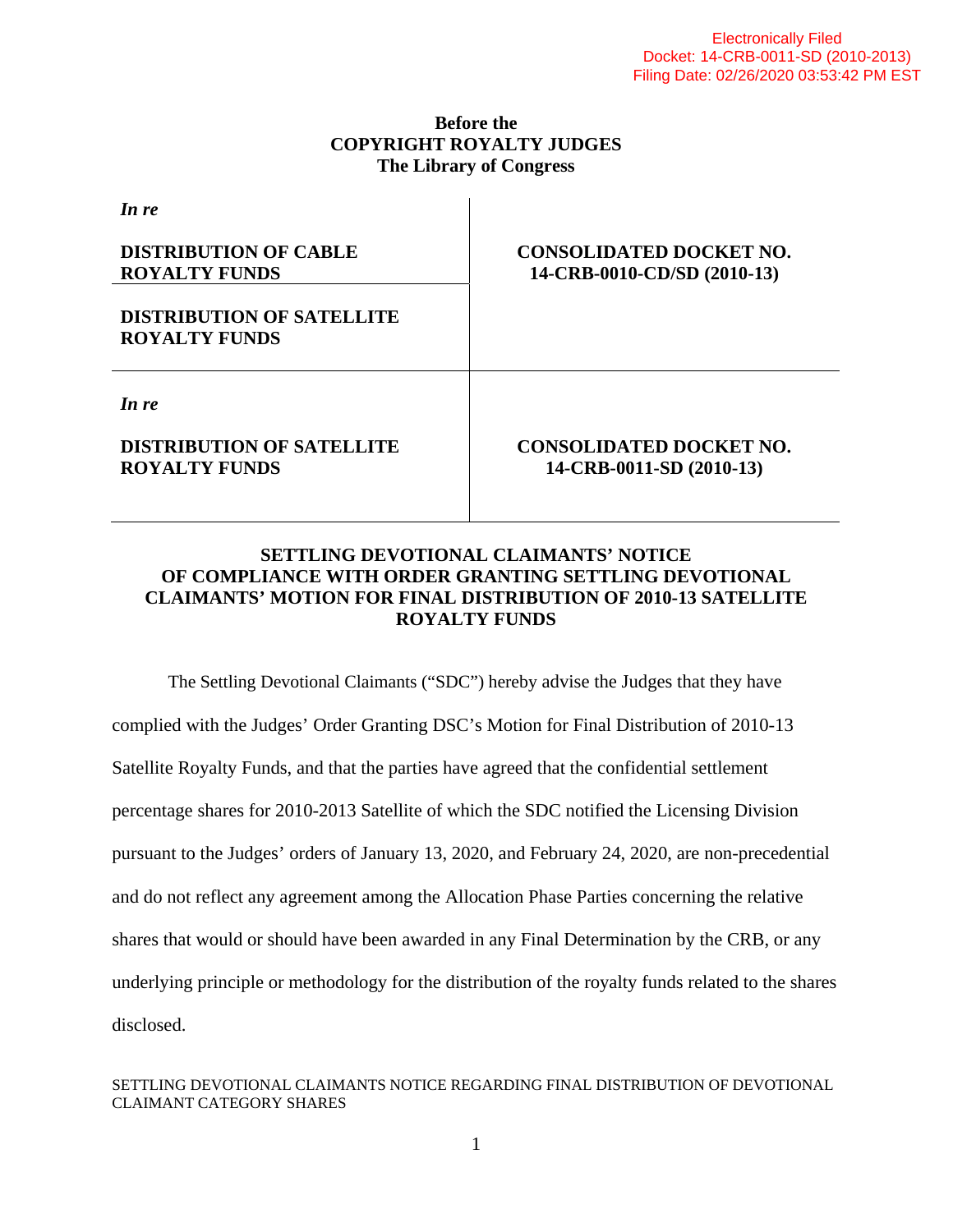Respectfully submitted,

#### **SETTLING DEVOTIONAL CLAIMANTS**

 /s/Arnold P. Lutzker Arnold P. Lutzker (DC Bar No. 101816) Benjamin Sternberg (DC Bar No. 1016576) LUTZKER & LUTZKER LLP 1233 20th Street, NW, Suite 703 Washington, DC 20036 Phone: (202) 408-7600 Fax: (202) 408-7677 arnie@lutzker.com

/s/Matthew J. MacLean

Matthew J. MacLean (DC Bar No. 479257) Michael A. Warley (DC Bar No. 1028686) Jessica T. Nyman (DC Bar No. 1030613) PILLSBURY WINTHROP SHAW PITTMAN LLP 1200 Seventeenth Street, NW Washington, DC 20036 Phone: (202) 663-8000 Fax: (202) 663-8007 matthew.maclean@pillsburylaw.com

Dated: February 26, 2020

SETTLING DEVOTIONAL CLAIMANTS NOTICE REGARDING FINAL DISTRIBUTION OF DEVOTIONAL CLAIMANT CATEGORY SHARES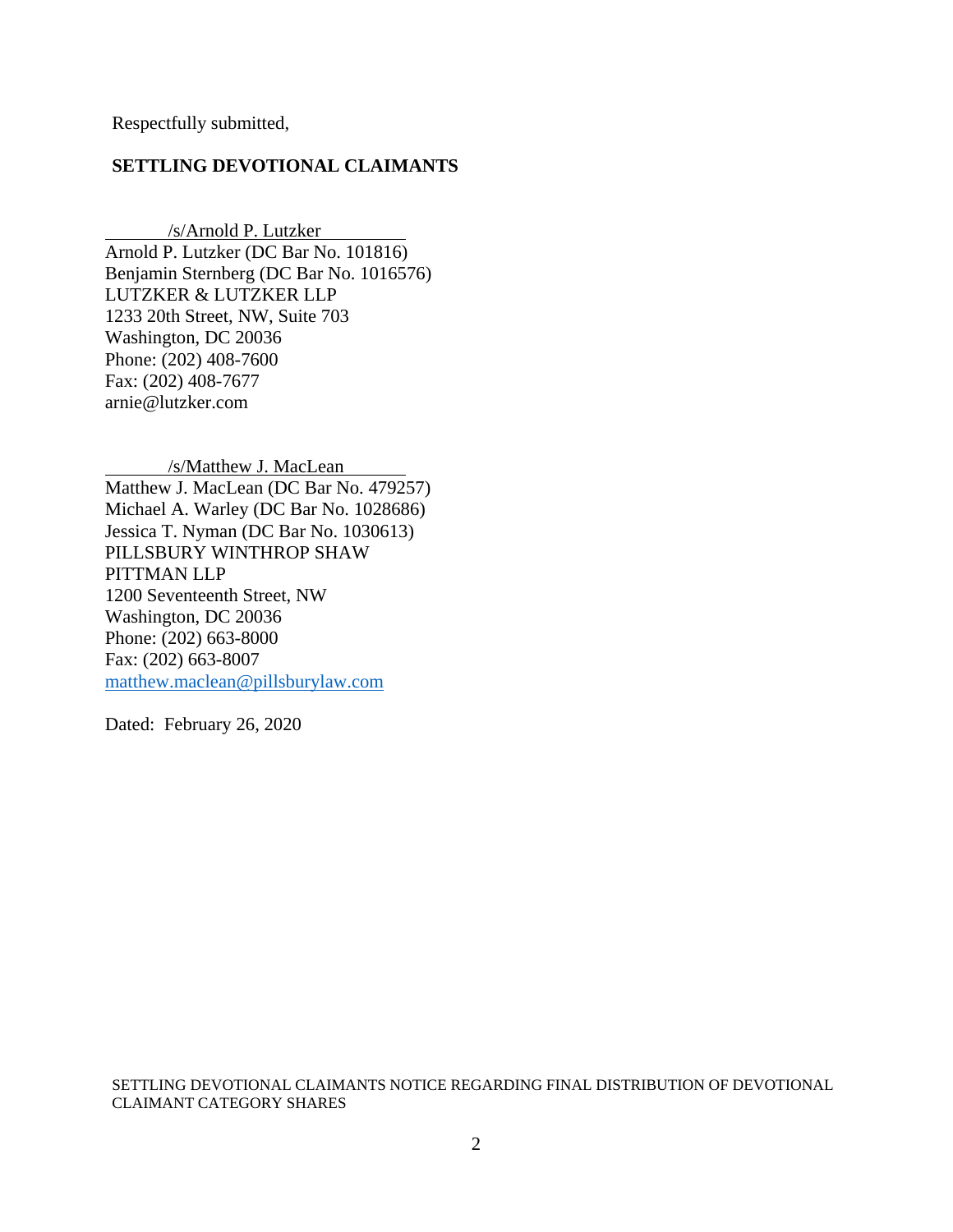## **Certificate of Service**

 I hereby certify that on February 26, 2020, I caused the foregoing to be served on all parties by filing on eCRB.

> */s/ Matthew J. MacLean*  Matthew J. MacLean

SETTLING DEVOTIONAL CLAIMANTS NOTICE REGARDING FINAL DISTRIBUTION OF DEVOTIONAL CLAIMANT CATEGORY SHARES